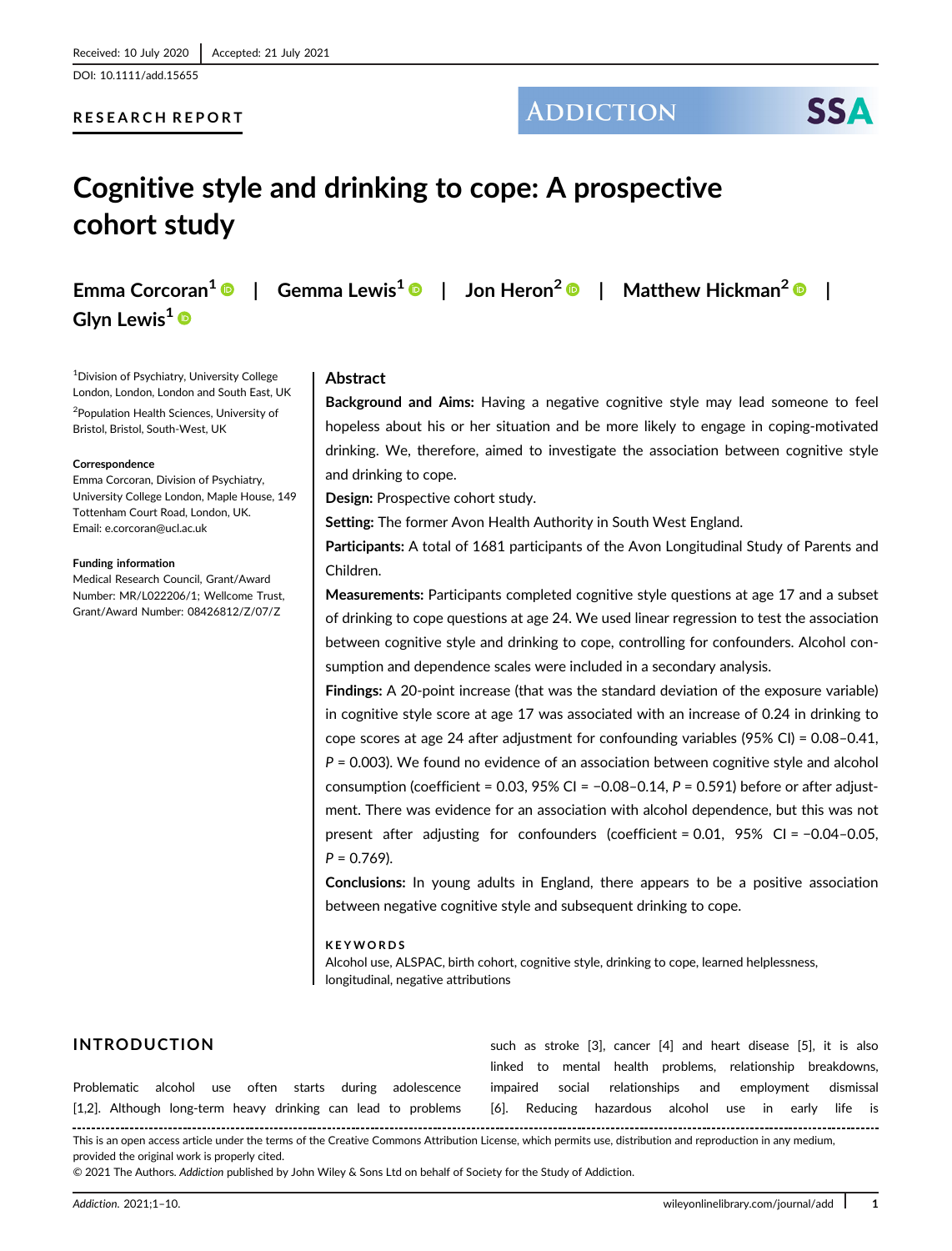important and may prevent later development of alcohol-related problems.

Different motivational factors for drinking can produce different patterns of use and health outcomes, so exploring the motivations to drink would inform interventions to support those most at-risk of alcohol-related problems [7]. Research has found the association between alcohol use and mental health problems in young people is because of problematic use of alcohol as opposed to the quantity consumed [8]. Using alcohol to cope with problems can increase the risk of long term alcohol-related problems compared to other drinking motivations such as to socialise [9, 10], and this association is maintained even when controlling for alcohol consumption [11]. Mental health problems such as depression and anxiety may increase the likelihood of drinking to cope, because of people using alcohol to deal with underlying negative emotions and problems. [12, 13]. It is possible that coping-motivated drinking provides short-term relief from symptoms of low mood, therefore, negatively reinforcing the idea of drinking to cope. However, although alcohol use may provide relief from depression in the short-term, research has found that those who use substances to cope, even at subclinical levels, are less likely to work on their difficulties [14] meaning their depression may be less likely to improve. Moreover, people who use substances to cope with their difficulties are at higher risk of worsening depression over time [15]. It is likely that this population may be stuck in a 'vicious cycle', where depression is causing higher alcohol use, which in turn is causing higher levels of depression. It is important to investigate risk factors for coping-motivated drinking so that interventions can be targeted to support people before their drinking becomes problematic.

Existing evidence from the depression literature has suggested that negative cognitive style can create an underlying vulnerability to environmental stressors and increases risk of later depression [16]. Cognitive style is based on the hopelessness theory of depression and explores the causal attributions for negative life events. For example, if someone with a negative cognitive style fails a test, they may attribute this to internal factors (i.e. 'I am stupid'), stable factors (i.e. 'I will never pass') and global factors (i.e. 'I fail at everything'). Negative cognitive styles are associated with later depressed mood [17,18] and anxiety [19, 20]. It is possible that someone with a negative cognitive style may engage in more negative coping strategies, such as alcohol misuse, because of the mechanism of learned helplessness [21]. Learned helplessness is the idea that someone has no control over negative situations, and is largely linked to negative cognitive style [21]. Making internal, global and stable attributions to events could result in a feeling of helplessness and inability to change, and therefore, may make someone more likely to engage in negative coping behaviours. There is also a link between alcohol use and helplessness [22] and uncontrollable events [23]. Therefore, it is possible that negative cognitive style increases likelihood of drinking through the mechanism of learned helplessness.

To our knowledge, only one study has examined the relationship between cognitive style and drinking to cope [24]. An association was found between negative cognitive style and higher drinking to cope,

however the study used a convenience sample of university students  $(n = 182)$ , and the study was cross-sectional so a temporal relationship could not be assessed. Longitudinal research is needed in a larger, more representative sample.

This study investigated the prospective association between cognitive style at age 17 and drinking to cope at age 24. To our knowledge this is the first cohort study examining whether negative cognitive style is associated with later drinking to cope. We also examined alcohol consumption and dependence, as secondary outcomes.

#### METHOD

#### Sample

We used data from the Avon Longitudinal Study of Parents and Children (ALSPAC) [25–27].

The children of pregnant women residing in Avon, United Kingdom (UK), with expected dates of delivery 1 April 1991 to 31 December 1992 were invited to take part in the study. A total of 14 449 participants were included in our core sample (50% male, 47% female, 3% sex not known; 92% white, 3% non-white, 5% ethnicity unknown).

Ethical approval for the study was obtained from the ALSPAC Ethics and Law Committee and the Local Research Ethics Committees. Informed consent for the use of data collected via questionnaires and clinics was obtained from participants following the recommendations of the ALSPAC Ethics and Law Committee at the time. The study website (<http://www.bristol.ac.uk/alspac/researchers/our-data/>) contains details of all the data that is available.

#### MEASURES

#### Drinking to cope

A subset from the Drinking Motives questionnaire [7] comprising of drinking to cope questions was administered at age 24 at the 'Focus@24 Clinic' ( $\alpha$  = 0.85). This consisted of five questions asking participants how often in the last 2 years they have used alcohol to relax, forget their worries, cheer up, cope with depression/ nervousness and feel more self-confident. We modified the original questionnaire by splitting the depression/nervousness item into two separate questions, and also adding two items assessing how often the participant uses alcohol because their mood changes a lot and because they have nothing better to do. A preliminary polychoric correlation showed no evidence of the original items being more strongly associated with cognitive style or with the other items on the drinking to cope scale. A factor analysis also demonstrated that 97% of the variance of this scale can be explained using the single dimension. The participants each question on a 4-point Likert Scale, rating from 0 (almost never), 1 (sometimes), 2 (often) and 3 (almost always).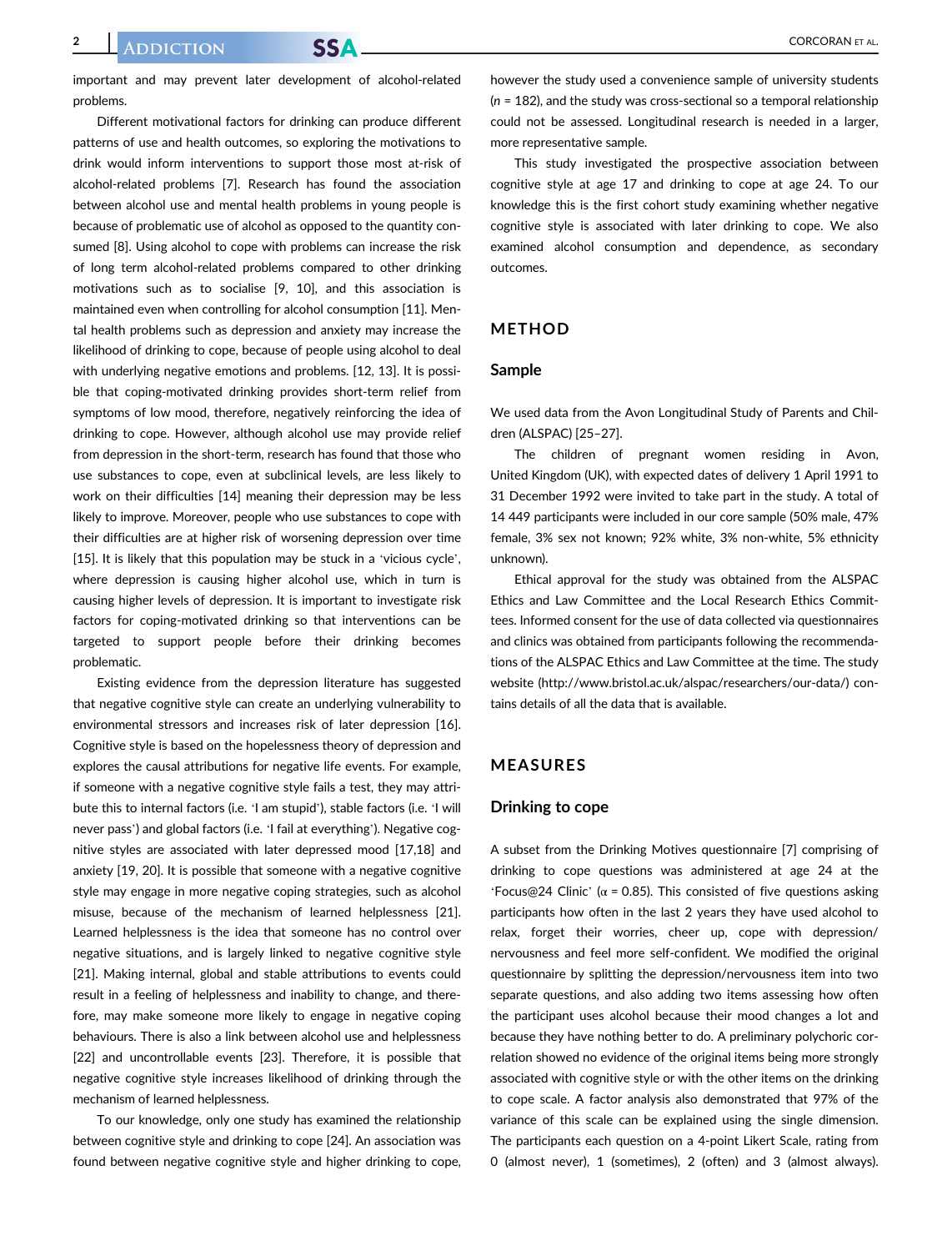The total scores could, therefore, range between 0 and 24. Nondrinkers were assigned a score of 0; high scores indicated a higher likelihood of drinking to cope. Mean scores and standard deviations for each item on the drinking to cope scale are shown in Supporting information Table S1.

#### Alcohol consumption/dependence

The Alcohol Use Disorders Identification Test (AUDIT) [28] consumption and dependence measures were administered to the participants at age 24 at the 10th Focus Clinic. The original questionnaire consists of 10 Likert scales that are split alcohol consumption, alcohol dependence and alcohol-related problems—we, therefore, explored the alcohol consumption and dependence measures separately. Both measures consisted of three questions where the participants scored between 0 and 4, meaning total scores for each measure ranged from 0 to 12. Non-drinkers were assigned a score of 0; higher scores indicated higher consumption/dependence levels.

The primary and secondary outcome measures were collected using the REDCap tool: [https://projectredcap.org/resources/](https://projectredcap.org/resources/citations/) [citations/.](https://projectredcap.org/resources/citations/)

#### Cognitive style questionnaire short-form

The Cognitive Style Questionnaire Short-Form (CSQ-SF) [29] was administered to participants at age 17 years. Participants to imagine themselves in eight negative situations (i.e. 'imagine you are getting along badly with your parents'), and rate whether the event was caused by internal vs external, global vs specific and stable vs unstable factors, and the extent to which this reflects their self-worth. All factors were rated on a Likert scale from 1 to 5, meaning that total scores ranged from 72 to 360. Higher scores indicated a more negative cognitive style.

#### Potential confounders

We adjusted for the following potential confounders [18, 30]: sex, parental social class (based on the Registrar's General classification and grouped into manual and non-manual; when the social class of each parent differed the higher level was taken), maternal education (measured by the mother's highest qualification level when the child was born), maternal depression (measured using the Edinburgh Postnatal Depression Scale [31]) and maternal age (measured in years when the child was born). We also adjusted for depression and anxiety at 17 (both measured by the Revised Clinical Interview Schedule [32]), alcohol use at 17 (measured by the AUDIT-10 [28]) and drinking to cope score at 17. Depression, anxiety and alcohol use were added to the model as a separate set of adjustments because we cannot exclude the possibility that they were on the causal pathway from negative cognitive style to drinking to cope.

#### Statistical analyses

Statistical analysis was conducted on Stata Version 16. The analysis was not pre-registered and therefore, these results should be considered exploratory.

#### RESULTS

#### Descriptive statistics

We divided the CSQ-SF scores by the median and reported sample characteristics for all variables according to CSQ-SF scores, using complete data. We repeated these descriptive statistics using all available data for all participants (regardless of whether they had complete data for the exposure, outcomes and confounders) to explore any differences for complete cases compared with all available cases.

#### Primary outcome

Linear regression models were used for the primary and secondary analysis. Although the drinking to cope score was positively skewed, parametric assumptions were assumed to be met because of the large sample size and the fact that the residuals were normally distributed. Histograms for the distribution of raw scores and residuals for the drinking to cope scale, AUDIT-consumption and AUDIT-dependence measures are shown in Supporting information Figures S1–S6.

We first conducted a linear regression with the drinking to cope scale as a continuous outcome and CSQ-SF scores as a continuous exposure. We divided the CSQ-SF by 20, its standard deviation, to produce a larger coefficient. The analysis was carried out before and after adjustment for confounders. We calculated the effect sizes for each mode by dividing the mean difference of the outcome by the standard deviation of the outcome. Next, we split the CSQ-SF scores into tertiles, and completed a second analysis with the drinking to cope outcome and the CSQ-tertile variable, to allow for an inspection of non-linearity. We did not report P values for the comparison of the tertiles as P values from subgroups can be unreliable [33]. Finally, we included a quadratic term into the model for each outcome to explore the linearity of the relationship between our exposure and outcome.

Univariable models were run unadjusted, and then were adjusted for: sex, parental social class, maternal education, maternal depression and maternal age. After this we included depression, anxiety, alcohol use and baseline drinking to cope score.

We also re-ran our analysis using the three subscales of the CSQ (internality, globality and stability) to explore any difference.

#### Secondary outcomes

For the secondary analysis, we repeated the above analyses, using the AUDIT-consumption and AUDIT-dependence scores in two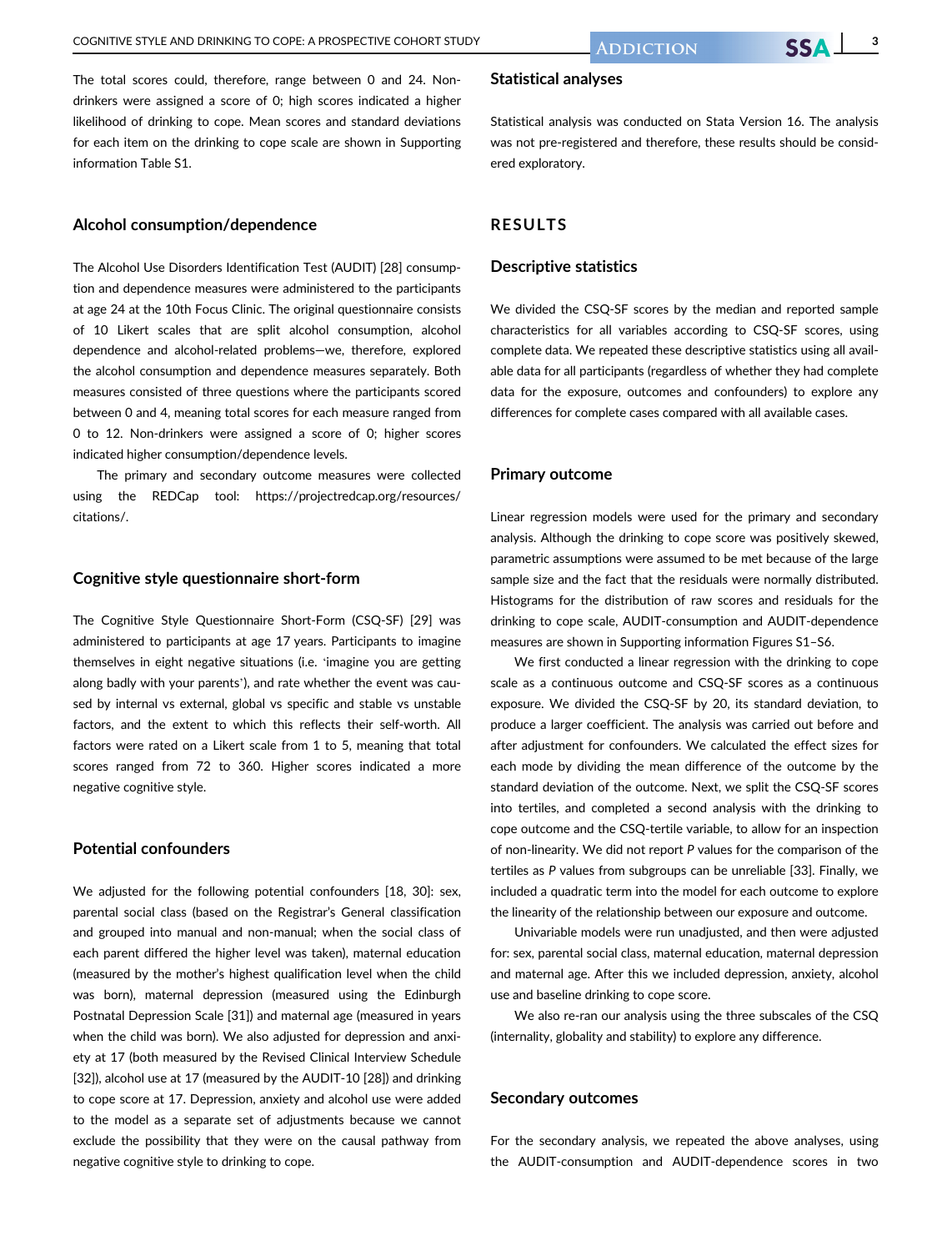separate models as our outcome measures. Although the AUDIT-consumption measure was normally distributed, the AUDITdependence measure was positively skewed. However, it was decided that linear regressions would be used throughout the secondary analysis because of the large sample size and the normal distribution of the residuals.

#### Sensitivity analyses

We repeated our main analysis excluding any non-drinkers (people that scored 0 on the AUDIT-consumption scale) to ensure that this sample did not skew any associations found. We split all outcome measures; first, by a median split, and then by the top 20% compared to bottom 80% and we re-ran our analysis using logistic regression, with the same adjustments as in the main analysis.

We also repeated our analysis using the Diagnostic and Statistical Manual of Mental Disorders (DSM-IV) criteria [34] for alcohol dependence as our outcome measure using data from the complete case sample.

#### Missing data

To address the possibility that missing data biased our results, we re-ran our all our models using a sample based on everyone with complete exposure data and imputed missing data in the primary and secondary outcome and the confounder data, increasing the sample size to 3881. We used multiple imputations by chained equations and imputed 50 data sets [35]. Our imputation models included all

variables used in the main analysis plus auxiliary variables. The auxiliary variables used were the Moods and Feeling Questionnaire scores (ages 10 years, 12 years, 13 years, 17 years, 18 years, 22 years, 22 years and 11 months and 23 years) [36], maternal smoking during pregnancy, maternal alcohol use (before pregnancy, during the first 3 months of pregnancy and during the final 2 months of pregnancy), young person's alcohol dependence and abuse levels (ages 20 and 22) [34], young person's age at first drink and young person's alcohol expectancies (age 24) [37].

#### RESULTS

#### Descriptive statistics

Our final sample included 1681 complete cases (those with data for exposure, outcomes and confounding variables) (Figure 1). Comparisons between the complete cases and the rest of the ALSPAC sample are shown in Supporting information Table S2.

People with higher CSQ-SF scores had higher depression, anxiety, AUDIT and drinking to cope scores at 17 (Table 1). Descriptive data showing the association between CSQ-SF scores and each confounding variable for all available cases are shown in Supporting information Table S3.

#### Drinking to cope

Drinking to cope scores ranged from 0 to 19, with a mean of 4.24  $(SD = 3.51)$ .



FIGURE 1 Flow of participants through the study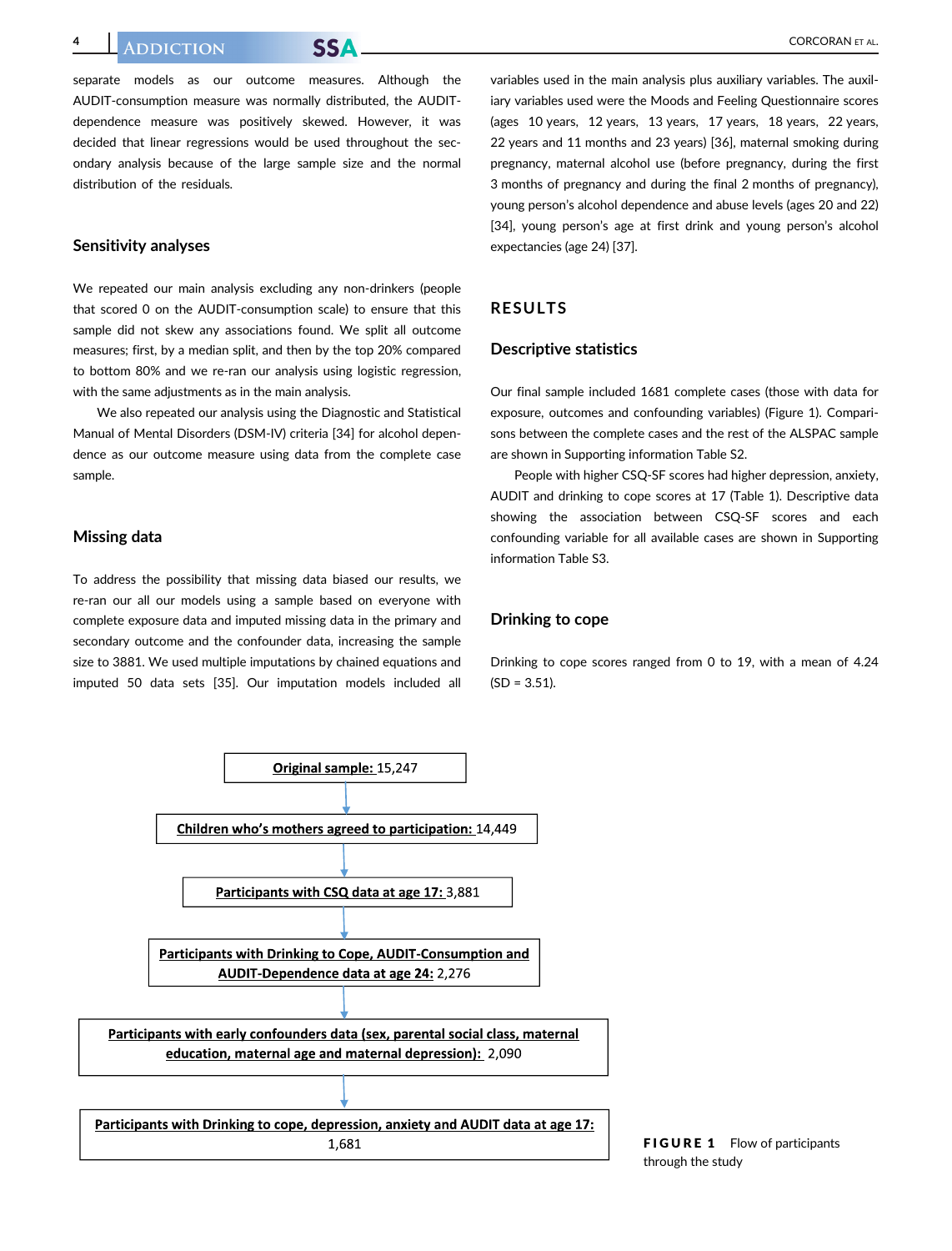TABLE 1 Characteristics of the sample across high and low CSQ-SF scores for complete cases

|                                                         | CSQ-SF score above median<br>$(range = 162-273) n = 852$ | CSQ-SF score below median<br>${\rm (range = 92-161)}$ n = 829 | P value <sup>a</sup> |
|---------------------------------------------------------|----------------------------------------------------------|---------------------------------------------------------------|----------------------|
| Parent variables                                        |                                                          |                                                               |                      |
| Mean maternal age                                       | $30.0$ (SD = 4.5)                                        | $29.7$ (SD = 4.4)                                             | 0.197                |
| Manual parental social class                            | 315 (37%)                                                | 279 (34%)                                                     | 0.155                |
| Low maternal education <sup>b</sup>                     | 374 (44%)                                                | 402 (49%)                                                     | 0.059                |
| High maternal depression <sup>c</sup>                   | 121 (14%)                                                | 118 (14%)                                                     | 0.985                |
| Young person variables                                  |                                                          |                                                               |                      |
| Female                                                  | 551 (65%)                                                | 542 (62%)                                                     | 0.256                |
| High drinking to cope score at age 17 <sup>d</sup>      | 435 (51%)                                                | 314 (38%)                                                     | < 0.0001             |
| High depression diagnosis score from CIS-R at age $17d$ | 546 (64%)                                                | 356 (43%)                                                     | < 0.001              |
| High anxiety score diagnosis from CIS-R at age $17d$    | 501 (59%)                                                | 346 (42%)                                                     | < 0.0001             |
| Hazardous/harmful drinking at age 17 <sup>e</sup>       | 366 (43%)                                                | 297 (36%)                                                     | 0.003                |

Abbreviation: SD, standard deviation.

 $^{\rm a}$ The P value was calculated using a  $t$  test for continuous data (maternal age). The P value was calculated using a  $\chi^2$  test for all binary data (parental social class, maternal education, maternal depression, sex, drinking to cope at 17, depression at 17, anxiety at 17 and AUDIT score at 17.

**bNo A-level or degree qualification.** 

c EPDS score >10.

dBased on median split.

e AUDIT score >7.

In the unadjusted model, an increase in CSQ-SF score was associated with an increase in the drinking to cope score, with a small effect size (coefficient = 0.64, 95% CI = 0.47–0.80, effect size = 0.15, P < 0.001). After adjusting for all potential confounders, the magnitude of the association attenuated, but the evidence remained strong (coefficient = 0.24, 95% CI = 0.08–0.41, effect size = 0.06 P = 0.003) (Table 2). Our findings were similar when the CSQ-SF was split into low, medium and high tertiles (Table 2).

When repeating the analysis using the three subscales of the CSQ, we found that stability had the largest association (coefficient =  $1.03$ ,  $95\%$  CI =  $0.51-1.54$ ,  $P < 0.001$ ), followed by globality (coefficient =  $0.60-$ ,  $95%$  CI =  $0.04-1.16$ ,  $P = 0.036$ ), and that internality did not appear to have an association on drinking to cope (coefficient = −0.10, 95% CI = −0.65–0.45, P = 0.720) (Supporting information Tables S4–S6).

#### AUDIT-consumption and AUDIT-dependence

We found no evidence for an association between CSQ-SF score and AUDIT-consumption score in either the unadjusted model (coefficient = 0.05, 95% CI = −0.06–0.16, effect size = 0.01,  $P = 0.351$ ) and when adjusting for all confounders in the same model (coefficient = 0.03, 95% CI = −0.08–0.14, effect size = 0.01,  $P = 0.591$ ) (Table 3). There was also no evidence for an association when the CSQ was split into low, medium and high tertiles (Table 3).

We found some evidence of an association between an increase in CSQ-SF and an increase in AUDIT-dependence score, with a small effect size (coefficient = 0.06, 95% CI = 0.02–0.11, effect size = 0.01,  $P = 0.006$ ). However, after adjusting for all potential confounders, this association attenuated (coefficient = 0.01, 95% CI = −0.04–0.03, effect size =  $0.002$ ,  $P = 0.769$ ). The main confounders to alter this association were depression, anxiety and AUDIT score at age 17 (Table 4). Our finding remained similar when examining the CSQ-SF in low, medium and high tertiles (Table 4).

When repeating the analysis using the DSM-dependence scale as our outcome measure, we found no evidence for a relationship between cognitive style and DSM alcohol dependence score (Supporting information Table S7).

We repeated our findings excluding non-drinkers ( $n = 163$ ) and did not find any differences in our findings. We also repeated the analysis using logistic regression, after creating binary outcomes for the drinking to cope, AUDIT-consumption and AUDIT-dependence. The results of the analysis showed no differences in findings depending on the statistical method used (Supporting information Tables S8–S13). There was also no evidence for a non- linear relationship between the CSQ-SF and drinking to cope  $(P = 0.397)$ , AUDIT-consumption ( $P = 0.666$ ) and AUDIT-dependence ( $P = 0.240$ ).

Results based on the imputed sample were the same as to those found using the non-imputed data (Supporting information Tables S14–S22).

#### **DISCUSSION**

We found that a more negative cognitive style at 17 was associated with higher drinking to cope scores at 24, with a small effect size, and this remained after adjusting for confounders. However, we did not find evidence of an association between cognitive style at 17 and alcohol consumption or dependence at 24.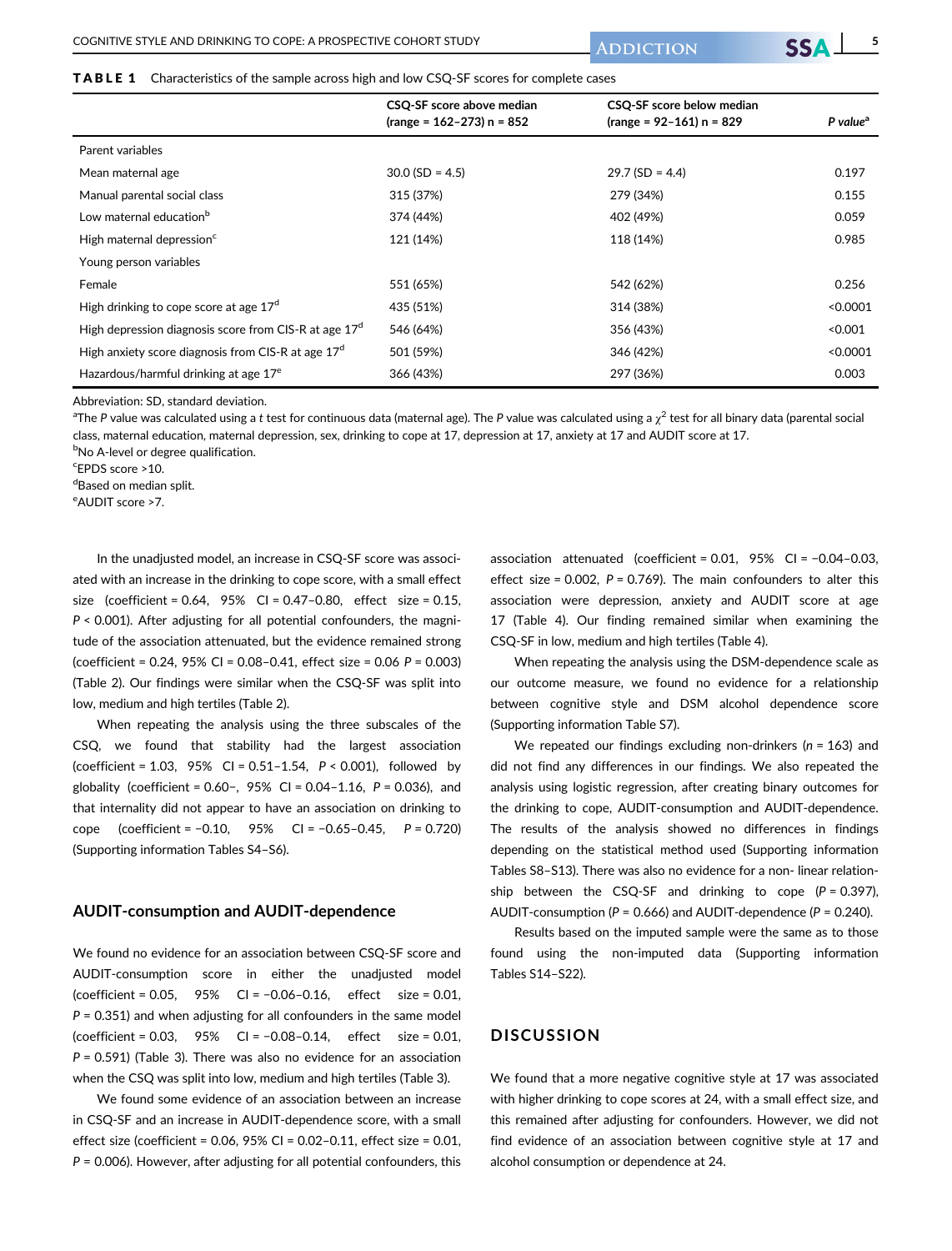|                                      | $\blacksquare$                                                                                    | Model 1 <sup>a</sup> : univariable  | adjusted for potential<br>Model 2 <sup>b</sup> : Model 1<br>confounders | for depression at 17<br>Model 3 <sup>c</sup> : Model 2<br>further adjusted                                                                                                                                                                                                                                                                                                                                                                   | Model 4 <sup>d</sup> : Model 2<br>for anxiety at 17<br>further adjusted                                                                          | for alcohol use at 17<br>Model 5 <sup>e</sup> : Model 2<br>further adjusted | alcohol use and drinking<br>further adjusted for<br>depression, anxiety,<br>Model 6 <sup>t</sup> : Model 2<br>to cope at 17   |
|--------------------------------------|---------------------------------------------------------------------------------------------------|-------------------------------------|-------------------------------------------------------------------------|----------------------------------------------------------------------------------------------------------------------------------------------------------------------------------------------------------------------------------------------------------------------------------------------------------------------------------------------------------------------------------------------------------------------------------------------|--------------------------------------------------------------------------------------------------------------------------------------------------|-----------------------------------------------------------------------------|-------------------------------------------------------------------------------------------------------------------------------|
| CSQ increase<br>of $20$              | 1681                                                                                              | 0.64 (0.47-0.80)<br>$P < 0.001$     | 0.60 (0.44-0.77)<br>P < 0.001                                           | 0.45 (0.28-0.63)<br>P < 0.001                                                                                                                                                                                                                                                                                                                                                                                                                | 0.47 (0.30-0.64)<br>P < 0.001                                                                                                                    | 0.53 (0.37-0.69)<br>P < 0.001                                               | $0.24(0.08 - 0.41)$<br>$P = 0.003$                                                                                            |
| CSQ tertiles                         |                                                                                                   |                                     |                                                                         |                                                                                                                                                                                                                                                                                                                                                                                                                                              |                                                                                                                                                  |                                                                             |                                                                                                                               |
| CSQ (low)                            | 554 (32.96%)                                                                                      | Reference category                  | Reference category                                                      | Reference category                                                                                                                                                                                                                                                                                                                                                                                                                           | Reference category                                                                                                                               | Reference category                                                          | Reference category                                                                                                            |
| CSQ (medium)                         | 564 (33.55%)                                                                                      | $0.63(0.23 - 1.03)$                 | $0.60(0.19 - 1.00)$                                                     | $0.50(0.10 - 0.90)$                                                                                                                                                                                                                                                                                                                                                                                                                          | $0.53(0.13 - 0.93)$                                                                                                                              | $0.57(0.18 - 0.96)$                                                         | 0.46 (0.10-0.83)                                                                                                              |
| CSQ (high)                           | 563 (33.49%)                                                                                      | 1.49 (1.09-1.90)                    | 1.43 (1.03-1.83)                                                        | $1.13(0.71 - 1.54)$                                                                                                                                                                                                                                                                                                                                                                                                                          | 1.17 (0.76-1.58)                                                                                                                                 | $1.28(0.89 - 1.67)$                                                         | $0.79(0.41 - 1.17)$                                                                                                           |
| TABLE <sub>3</sub>                   | Ξ                                                                                                 | Model 1 <sup>a</sup> : univariable  | adjusted for potential<br>Model 2 <sup>b</sup> : Model 1<br>confounders | Change/mean difference (95% CI) in in AUDIT-Consumption score according to CSQ as a continuous variable and in tertiles<br>further adjusted for<br>Model 3 <sup>c</sup> : Model 2<br>depression at 17                                                                                                                                                                                                                                        | Model 4 <sup>d</sup> : Model 2<br>for anxiety at 17<br>further adjusted                                                                          | further adjusted for<br>Model 5 <sup>e</sup> : Model 2<br>alcohol use at 17 | alcohol use and drinking<br>further adjusted for<br>depression, anxiety,<br>Model 6 <sup>t</sup> : Model 2<br>to cope at $17$ |
| CSQ increase<br>of $20$              | 1681                                                                                              | $0.05(-0.06 - 0.16)$<br>$P = 0.351$ | $0.04 (-0.07 - 0.15)$<br>$P = 0.436$                                    | $0.07(-0.04 - 0.19)$<br>$P = 0.213$                                                                                                                                                                                                                                                                                                                                                                                                          | $0.08(-0.04 - 0.19)$<br>$P = 0.184$                                                                                                              | $-0.03(-0.13 - 0.07)$<br>$P = 0.585$                                        | $0.03(-0.08 - 0.14)$<br>$P = 0.591$                                                                                           |
| CSQ tertiles<br>CSQ <sub>(low)</sub> | 554 (32.96%)                                                                                      | Reference category                  | Reference category                                                      | Reference category                                                                                                                                                                                                                                                                                                                                                                                                                           | Reference category                                                                                                                               | Reference category                                                          | Reference category                                                                                                            |
| CSQ (medium)                         | 564 (33.55%)                                                                                      | $0.20(-0.07 - 0.47)$                | $0.16(-0.10 - 0.43)$                                                    | $0.18(-0.08 - 0.45)$                                                                                                                                                                                                                                                                                                                                                                                                                         | $0.18(-0.09 - 0.45)$                                                                                                                             | $0.14 (-0.11 - 0.39)$                                                       | $0.18(-0.06 - 0.43)$                                                                                                          |
| CSQ (high)                           | 563 (33.49%)                                                                                      | $0.25(-0.02 - 0.52)$                | $0.23(-0.04 - 0.50)$                                                    | $0.29(-0.01 - 0.57)$                                                                                                                                                                                                                                                                                                                                                                                                                         | 0.29 (0.02-0.57)                                                                                                                                 | $0.09 (-0.16 - 0.34)$                                                       | $0.21(-0.05 - 0.47)$                                                                                                          |
|                                      | <sup>a</sup> CSQ and AUDIT-consumption cope unadjusted.<br>Abbreviation: CI, confidence interval. |                                     |                                                                         | °CSQ and AUDIT-consumption adjusted for sex, parental social class, maternal age, maternal education, maternal depression and depression at 17.<br><sup>4</sup> CSQ and AUDIT-consumption adjusted for sex, parental social class, maternal age, maternal education, maternal depression and anxiety at 17.<br>°CSQ and AUDIT-consumption adjusted for sex, parental social class, maternal age, maternal education and maternal depression. | °CSQ and AUDIT-consumption adjusted for sex, parental social class, maternal age, maternal education, maternal depression and alcohol use at 17. |                                                                             |                                                                                                                               |

CORCORAN ET AL.

6 ADDICTION SSA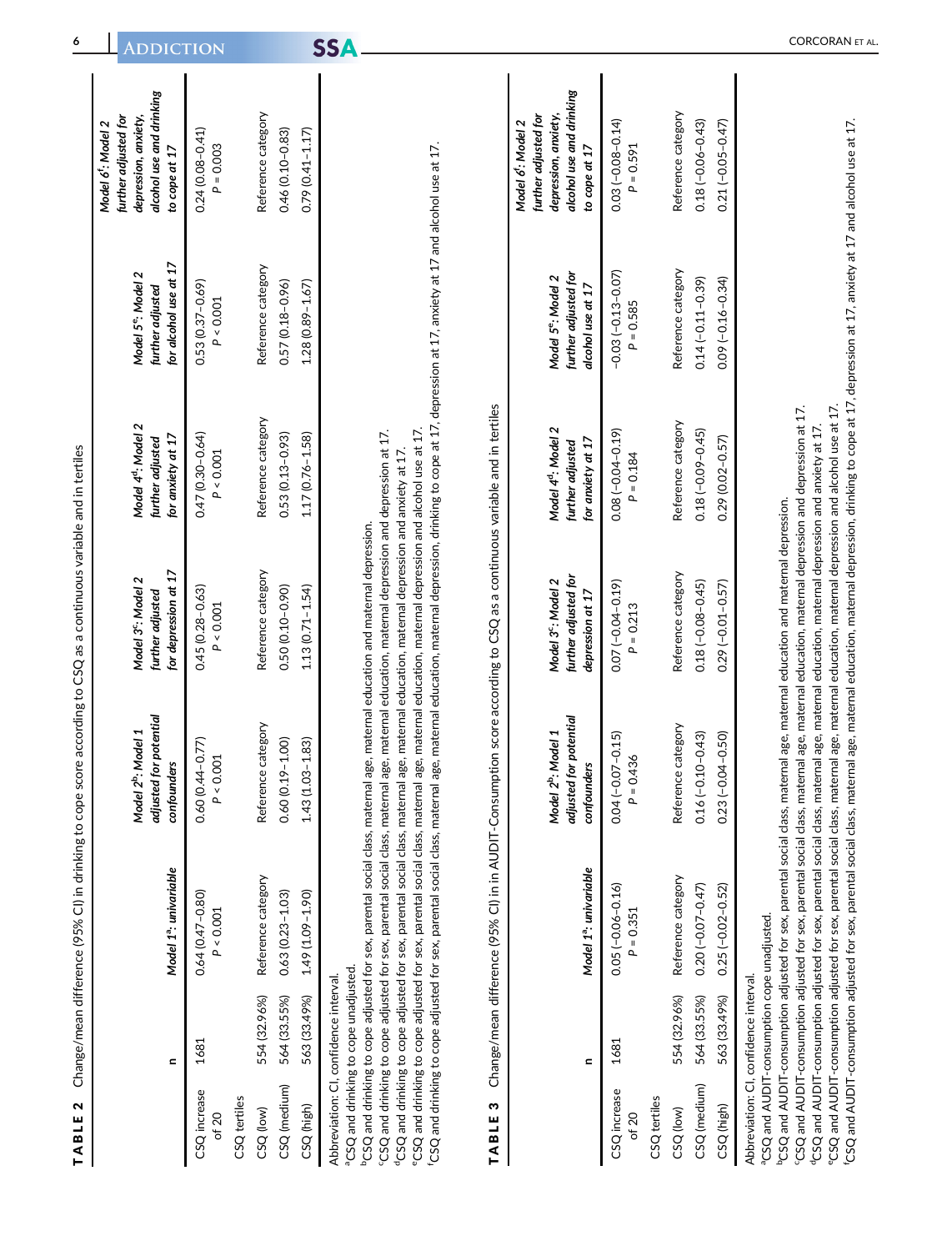|                       |                                                                                             | Model 1 <sup>a</sup> : univariable | ed for potential<br>Model 2 <sup>b</sup> : Model 1<br>confounders<br>adjust                                                                                                                                                                                                                       | further adjusted for<br>Model 3 <sup>c</sup> : Model 2<br>depression at 17 | further adjusted for<br>Model 4 <sup>d</sup> : Model 2<br>anxiety at 17 | further adjusted for<br>Model 5 <sup>e</sup> : Model 2<br>alcohol use at 17 | alcohol use and drinking<br>further adjusted for<br>depression, anxiety,<br>Model 6: Model 2<br>to cope at 17 |
|-----------------------|---------------------------------------------------------------------------------------------|------------------------------------|---------------------------------------------------------------------------------------------------------------------------------------------------------------------------------------------------------------------------------------------------------------------------------------------------|----------------------------------------------------------------------------|-------------------------------------------------------------------------|-----------------------------------------------------------------------------|---------------------------------------------------------------------------------------------------------------|
| CSQ increase<br>of 20 | 1681                                                                                        | 0.06 (0.02-0.11)<br>$P = 0.006$    | $(0.01 - 0.10)$<br>$= 0.010$<br>Q<br>0.06(                                                                                                                                                                                                                                                        | $0.04(-0.01 - 0.08)$<br>$P = 0.115$                                        | $0.04(-0.01 - 0.08)$<br>$P = 0.120$                                     | $0.03(-0.01 - 0.07)$<br>$P = 0.132$                                         | $0.01(-0.04 - 0.05)$<br>$P = 0.769$                                                                           |
| CSQ tertiles          |                                                                                             |                                    |                                                                                                                                                                                                                                                                                                   |                                                                            |                                                                         |                                                                             |                                                                                                               |
| CSQ (low)             | 554 (32.96%)                                                                                | Reference category                 | Reference category                                                                                                                                                                                                                                                                                | Reference category                                                         | Reference category                                                      | Reference category                                                          | Reference category                                                                                            |
| CSQ (medium)          |                                                                                             | 564 (33.55%) 0.08 (-0.02-0.19)     | $-0.04 - 0.18$<br>0.07(                                                                                                                                                                                                                                                                           | $0.06(-0.05 - 0.17)$                                                       | $0.06(-0.05 - 0.17)$                                                    | $0.07(-0.04 - 0.17)$                                                        | $0.06(-0.05 - 0.16)$                                                                                          |
| CSQ (high)            |                                                                                             | 563 (33.49%) 0.16 (0.04-0.27)      | $(0.05 - 0.26)$<br>0.16(                                                                                                                                                                                                                                                                          | $0.11 (-0.00 - 0.23)$                                                      | $0.12(0.01 - 0.23)$                                                     | $0.10(0.00 - 0.21)$                                                         | $0.06(-0.04 - 0.17)$                                                                                          |
|                       | <sup>a</sup> CSQ and AUDIT-dependence unadjusted.<br>Abbreviation: CI, confidence interval. |                                    | <sup>c</sup> CSO and ALINT-dependence adjusted for sex parental social class maternal age maternal education maternal depression and depression at 17<br><sup>6</sup> CSQ and AUDIT-dependence adjusted for sex, parental social class, maternal age, maternal education and maternal depression. |                                                                            |                                                                         |                                                                             |                                                                                                               |

TABLE 4

TABLE 4

Change/mean difference (95% CI) AUDIT-dependence score according to CSQ as a continuous variable and in tertiles

Change/mean difference (95% CI) AUDIT-dependence score according to CSQ as a continuous variable and in tertiles

# maternal depression, drinking to cope at 17, depression at 17, anxiety at 17 and alcohol use at 17. fCSQ and AUDIT-dependence adjusted for sex, parental social class, maternal age, maternal education, maternal depression, drinking to cope at 17, depression at 17, anxiety at 17 and alcohol use at 17. °CSQ and AUDIT-dependence adjusted for sex, parental social class, maternal age, maternal education, maternal depression and alcohol use at 17. eCSQ and AUDIT-dependence adjusted for sex, parental social class, maternal age, maternal education, maternal depression and alcohol use at 17. cCSQ and AUDIT-dependence adjusted for sex, parental social class, maternal age, maternal education, maternal depression and depression at 17. CSQ and AUDIT-dependence adjusted for sex, parental social class, maternal age, maternal education, maternal depression and anxiety at 17. dCSQ and AUDIT-dependence adjusted for sex, parental social class, maternal age, maternal education, maternal depression and anxiety at 17. education, maternal age. maternal social class. parental CSQ and AUDIT-dependence adjusted for sex,

#### Strengths and limitations

To our knowledge, this is the first study examining the association between cognitive style and drinking to cope using a prospective cohort study. We adjusted for a wide range of confounders, and the use of multiple outcome measures, including the drinking to cope, AUDIT and DSM-Dependence scale captures the different aspects of alcohol use, allows for a deeper understanding of the nature of the relationship with cognitive style.

A limitation of the study is that the sample may not fully represent the general population, because the Avon area has a high socioeconomic status. Although we controlled for social class throughout, it would be useful to replicate our research in a less affluent area, because alcohol use is related to lower socioeconomic status [38]. The ALSPAC study is also subject to high attrition. Although we ran multiple imputations to replace missing data, which had little influence on the results, the imputed sample would still be less representative than the broader ALSPAC sample. However, within cohort associations should remain valid even when the sample is not truly representative of the population. Residual confounding can never be ruled out in an observational study so we cannot be sure of causality in this investigation [39].

The ALSPAC study measured our exposure and outcome measures at 17 and 24, and we, therefore, did not have data to explore any patterns in cognitive style or drinking to cope between these ages. Nonetheless, age 17 is a time when high alcohol use is common [40], and by age 24 people have most people have more responsibilities and therefore, may be a time when heavy drinking first becomes problematic [41], meaning this is still an appropriate age group to use for this research.

One possibility is for a cyclical relationship between cognitive style and drinking to cope (i.e. drinking to cope could lead to social consequences that make people feel more out of control, leading them to make more negative attributions), and therefore, the link between cognitive style and drinking to cope could be more complex than our findings suggest. Some other psychological processes, such as affect dysregulation, could also have been potential confounders [42, 43]. Additionally, we were not able to repeat our analysis using alternative measures of drinking motives aside from drinking to cope scores. Although our drinking to cope measure had good internal consistency, we did not have access to the individual data points for our exposure and secondary outcomes, so could not explore internal consistency for these measures.

Depression, anxiety and alcohol use could be on the causal pathway, so adjusting for these could result in over adjustment and attenuating the relationship between our exposure and outcomes (because of mediation rather than confounding) [44]. Additionally, the difference in wording in the drinking to cope and AUDIT measures may have introduced measurement bias. The AUDIT questions are worded so that participants have to rate themselves on an objective timescale (i.e. never/less than monthly/ monthly/weekly/daily or almost daily), whereas the drinking to

 $\mathbf{I}$ 

ĭ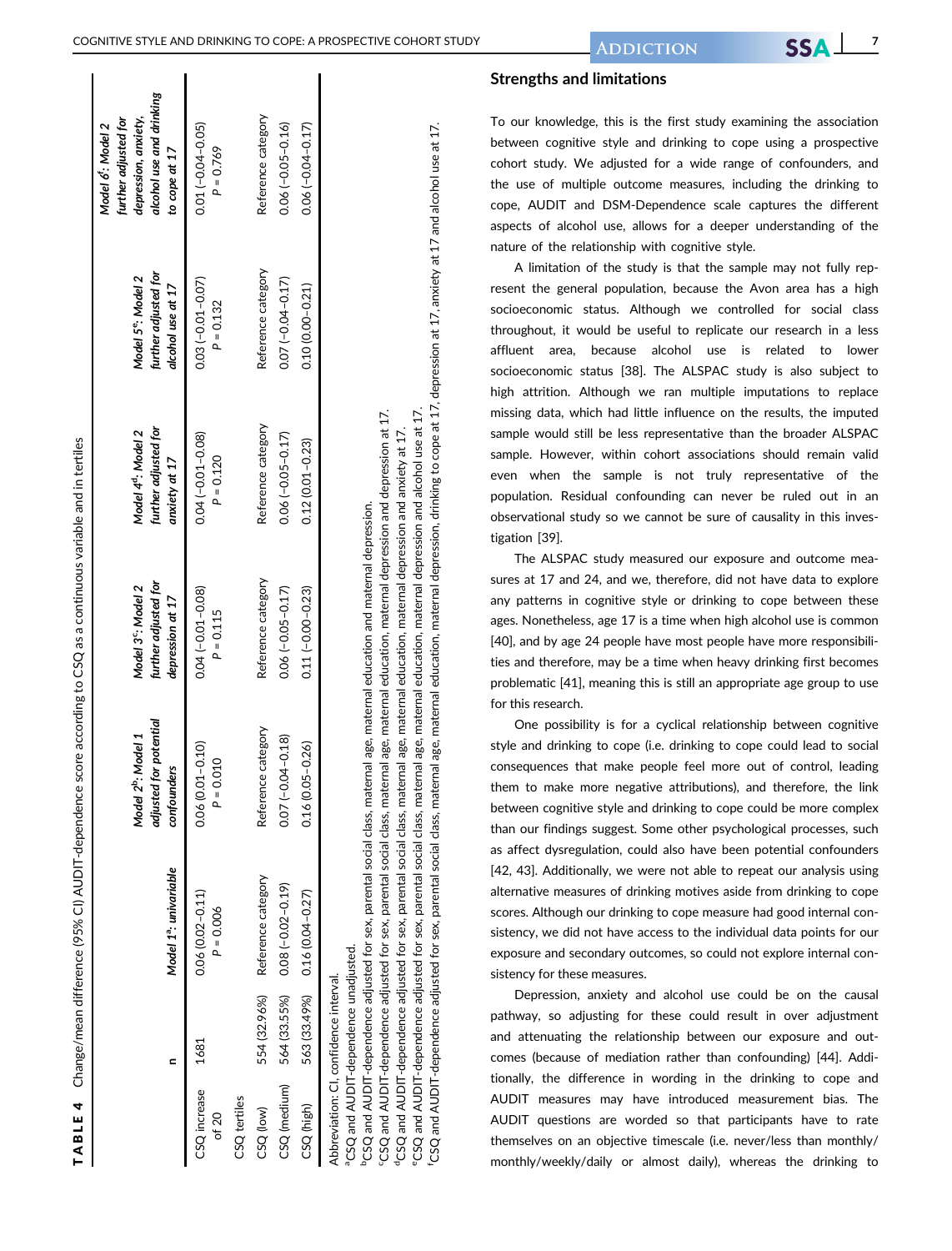cope scale asks participants to hypothetically score themselves on a Likert Scale (i.e. almost never/often/sometimes/almost always). Although both measures have good evidence individually, the difference in wording may lead participants with a negative cognitive style to rate themselves higher on the subjective drinking to cope scale, but not on the objective AUDIT scales, causing differences in our outcome measures.

#### **Mechanisms**

The relationship between cognitive style and drinking to cope could be explained by the mechanism of learned helplessness [21]. If someone has a negative cognitive style, this could foster a feeling of helplessness and inability to change, which could explain the decision to use alcohol over alternative coping methods. The fact that the stability subscale had the largest effect on drinking to cope could lead someone to believe that negative events will always happen to them, further exacerbating the idea of learned helplessness. As drinking to cope is also associated with negative mental health outcomes [12, 13], these higher rates of negative outcomes could reinforce learned helplessness and negative cognitive style, further increasing coping-motivated drinking.

Our finding that cognitive style did not appear to be related to alcohol consumption could be explained by the fact mental health problems are more strongly associated with problem-use of alcohol, but not necessarily the amount of alcohol consumed [8]. It is important to emphasise that the AUDIT asks about frequency of alcohol use, whereas one can endorse items on the DMQ even if alcohol is used infrequently. Previous research has linked heavy alcohol use with extraversion [45]. However extraverts are less likely to drink for coping motives [46] and are less likely to develop other mental health problems associated with cognitive style [47, 48]. Therefore, it is possible that many of the participants drink alcohol for various motives such as social motives, but would not be considered as having an alcohol-related problem or a vulnerability to depression.

Our finding that there did not appear to be an association between cognitive style and alcohol dependence once depression, anxiety and baseline alcohol use were adjusted for was surprising. One possible explanation is that alcohol dependence occurs later in life so an association may not be demonstrated at the age of 24. However, another possibility is that the questions asked (i.e. 'were you able to stop drinking once you have started?') may be too extreme. For example, a person who scores low on the AUDITdependence scale may experience other difficulties associated with alcohol dependence, such as problems with relationships or lowering their self-esteem, which would not have been captured by the AUDIT-dependence questions. Further research is needed in this area to establish whether cognitive style is related to alcohol dependence, and if so, what underlying mechanisms support this.

#### Clinical implications

Our finding that negative cognitive style is associated with later drinking to cope has a number of implications. It may be useful to identify people with a negative cognitive style at a young age before they start using alcohol and provide alternatives ways of coping with difficulties and discourage them to engage in copingmotivated drinking. Because cognitive style is associated with other mental health problems, such intervention could lead to broader benefits. There is evidence that cognitive style can be altered using cognitive behavioural therapy (CBT) [49, 50], and that CBT for other mental disorders also reduces problem drinking [51, 52]. There is, therefore, scope for people seeking help for alcohol problems to target their negative cognitive style using CBT, so that they engage in healthier coping behaviours.

#### CONCLUSIONS

Our research found evidence for a relationship between cognitive style and drinking to cope. Our findings point toward changes that can be made to support those at risk of problematic drinking now and in the future, helping individuals lead a better quality of life, and relieving some of the financial burden of alcohol problems on the National Health Service (NHS).

#### ACKNOWLEDGEMENTS

We are extremely grateful to all the families who took part in this study, the midwives for their help in recruiting them and the whole ALSPAC team, which includes interviewers, computer and laboratory technicians, clerical workers, research scientists, volunteers, managers, receptionists and nurses. We also acknowledge support from University College London Hospital Biomedical Research Centre.

## DECLARATION OF INTERESTS

None

#### AUTHOR CONTRIBUTIONS

Emma Corcoran: Conceptualization; formal analysis; methodology. Gemma Lewis: Conceptualization; data curation; formal analysis; methodology; supervision. Jon Heron: Data curation; funding acquisition; resources. Matthew Hickman: Data curation; funding acquisition; resources. Glyn Lewis: Conceptualization; formal analysis; methodology; supervision.

#### FUNDING INFORMATION

The UK Medical Research Council and Wellcome Trust (Grant ref: 217065/Z/19/Z) and the University of Bristol provide core support for ALSPAC. This publication is the work of the authors and E.C. will serve as guarantor for the contents of this paper.

A comprehensive list of grants funding is available on the ALSPAC website [\(http://www.bristol.ac.uk/alspac/external/documents/grant-](http://www.bristol.ac.uk/alspac/external/documents/grant-acknowledgements.pdf)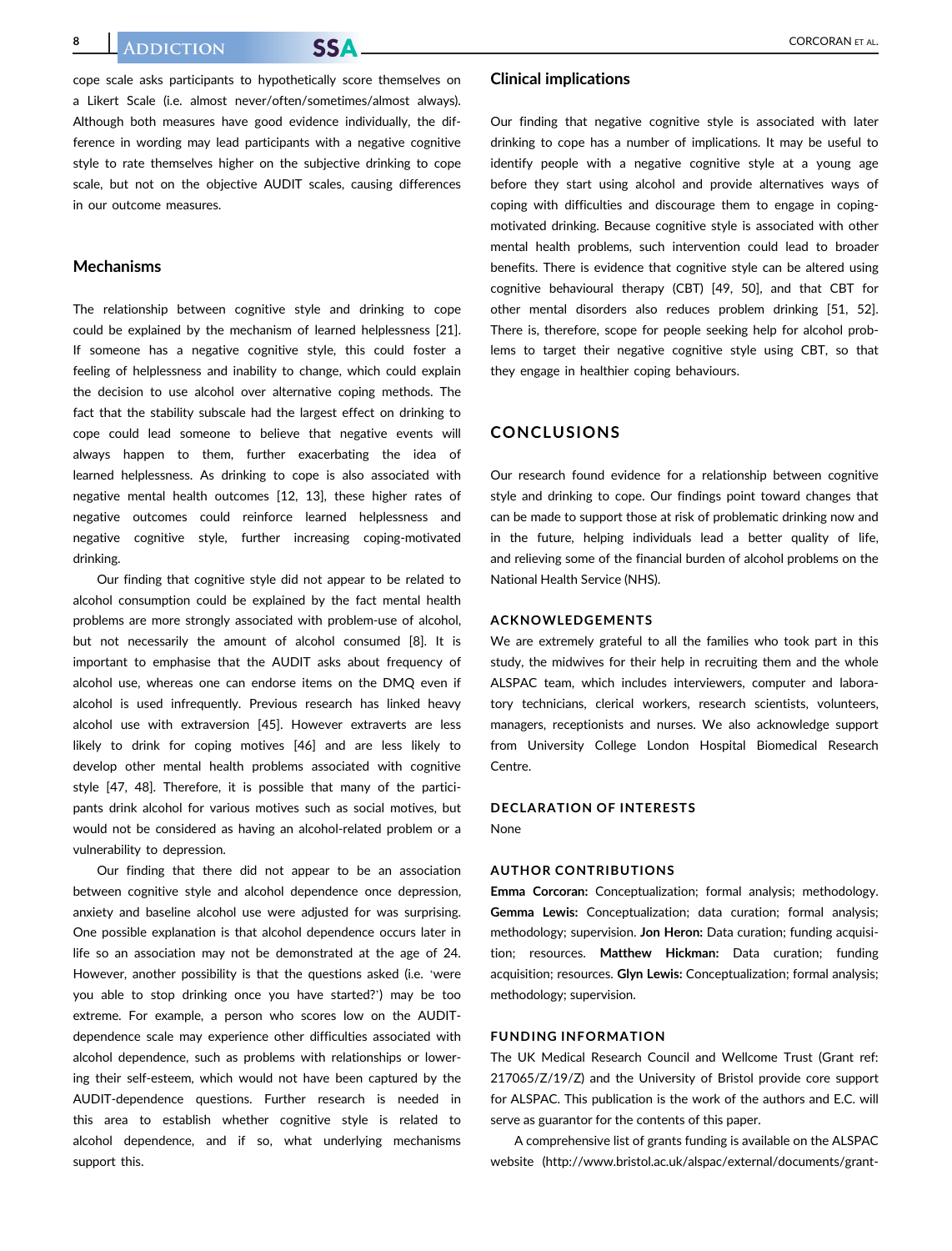#### ORCID

Emma Corcoran <https://orcid.org/0000-0001-5811-4615> Gemma Lewis D <https://orcid.org/0000-0001-6666-3681> Jon Heron **<https://orcid.org/0000-0001-6199-5644>** Matthew Hickman <https://orcid.org/0000-0001-9864-459X> Glyn Lewis <https://orcid.org/0000-0001-5205-8245>

#### REFERENCES

- 1. Kuntsche E, Knibbe R, Gmel G, Engels R. Why do young people drink? A review of drinking motives. Clin Psychol Rev. 2005;25(7): 841–61.
- 2. Fillmore KM, Hartka E, Johnstone BM, Leino EV, Motoyoshi M, Temple MT. A meta-analysis of life course variation in drinking. Br J Addict. 1991;86(10):1221–68.
- 3. Hansagi H, Romelsjo A, De Verdier MG, Andreasson S, Leifman A. Alcohol consumption and stroke mortality: 20-year follow-up of 15 077 men and women. Stroke. 1995;26(10):1768–73.
- 4. Pelucchi C, Tramacere I, Boffetta P, Negri E, La Vecchia C. Alcohol consumption and cancer risk. Nutr Cancer. 2011;63:983–90.
- 5. Heidelbaugh JJ, Bruderly M. Cirrhosis and chronic liver failure: part I diagnosis and evaluation. Am Fam Physician. 2006;74: 756–62.
- 6. Österberg E. Alcohol-related adverse social consequences within the European Union. Alcohol Misuse. 1996;190:202–14.
- 7. Cooper ML, Russell M, Skinner J, Windle M. Development and validation of a three-dimensional measure of drinking motives. Psychol Assess. 1992;4(2):123.
- 8. Mason WA, Kosterman R, Haggerty KP, Hawkins JD, Redmond C, Spoth RL, et al. Dimensions of adolescent alcohol involvement as predictors of young-adult major depression. J Stud Alcohol Drugs. 2008;69(2):275–85.
- 9. Grant VV, Stewart SH, Mohr CD. Coping-anxiety and copingdepression motives predict different daily mood-drinking relationships. Psychol Addict Behav. 2009 Jun;23(2):226–37.
- 10. Holahan CJ, Moos RH, Holahan CK, Cronkite RC, Randall PK. Drinking to cope, emotional distress and alcohol use and abuse: a ten-year model. J Stud Alcohol. 2001;62(2):190–8.
- 11. DeMarce JM. Testing Theoretical Relationships among Alcohol Use, Drinking to Cope, Mood Regulation. 2006.
- 12. Holahan CJ, Moos RH, Holahan CK, Cronkite RC, Randall PK. Unipolar depression, life context vulnerabilities, and drinking to cope. J Consult Clin Psychol. 2004;72(2):269–75.
- 13. Thomas SE, Randall CL, Carrigan MH. Drinking to cope in socially anxious individuals: a controlled study. Alcohol Clin Exp Res. 2003 Dec;27(12):1937–43.
- 14. Heggeness LF, Al Bean C, Kalmbach DA, Ciesla JA. Cognitive risk, coping-oriented substance use, and increased avoidance tendencies among depressed outpatients: a prospective investigation. J Clin Psychol. 2020;76(12):2249–63.
- 15. Heggeness LF, Lechner WV, Ciesla JA. Coping via substance use, internal attribution bias, and their depressive interplay: findings from a three-week daily diary study using a clinical sample. Addict Behav. 2019 Feb 1;89:70–7.
- 16. Abramson LY, Metalsky GI, Alloy LB. Hopelessness depression: A theory-based subtype of depression. Psychol Rev. 1989;96(2):358.
- 17. Sanjuán P, Magallares A. A longitudinal study of the negative explanatory style and attributions of uncontrollability as predictors of depressive symptoms. Pers Individ Dif. 2009 May 1;46(7):714–8.
- 18. Pearson RM, Heron J, Button K, Bentall RP, Fernyhough C, Mahedy L, et al. Cognitive styles and future depressed mood in early adulthood: the importance of global attributions. J Affect Disord. 2015;171:60–7.
- 19. Kaur R. Role of attributional, atyles and perceived control in control in social anxiety Among University entrants. Electron J Res Educ Psychol [Internet]. 2017 [cited 2020 Oct 19];15(2):1696–2095. <https://doi.org/10.14204/ejrep.42.16056>
- 20. Luten AG, Ralph JA, Mineka S. Pessimistic attributional style: is it specific to depression versus anxiety versus negative affect? Behav Res Ther. 1997;35(8):703–19.
- 21. Abramson LY, Seligman MEP, Teasdale JD. Learned helplessness in humans: critique and reformulation. J Abnorm Psychol. 1978;87: 49–74.
- 22. Noel NE, Lisman SA. Alcohol consumption by college women following exposure to unsolvable problems: learned helplessness or stress induced drinking? Behav Res Ther. 1980;18(5):429–40.
- 23. Volpicelli JR. Uncontrollable events and alcohol drinking. Addiction [Internet]. 1987 Apr 1 [cited 2020 Oct 19];82(4):381–92. [http://doi.](http://doi.wiley.com/10.1111/j.1360-0443.1987.tb01494.x) [wiley.com/10.1111/j.1360-0443.1987.tb01494.x](http://doi.wiley.com/10.1111/j.1360-0443.1987.tb01494.x)
- 24. Heinz AJ, Veilleux JC, Kassel JD. The role of cognitive structure in college student problem drinking. Addict Behav. 2009;34(2): 212–8.
- 25. Boyd A, Golding J, Macleod J, Lawlor DA, Fraser A, Henderson J, et al. Cohort profile: The'Children of the 90s'-the index offspring of the Avon longitudinal study of parents and children. Int J Epidemiol. 2013;42(1):111–27.
- 26. Fraser A, Macdonald-wallis C, Tilling K, Boyd A, Golding J, Davey Smith G, et al. Cohort profile: the Avon longitudinal study of parents and children: ALSPAC mothers cohort. Int J Epidemiol. 2013;42(1): 97–110.
- 27. Northstone K, Lewcock M, Groom A, Boyd A, Macleod J, Timpson N, et al. The Avon longitudinal study of parents and children (ALSPAC): an update on the enrolled sample of index children in 2019 [version 1; peer review: 2 approved]. Wellcome Open Res [Internet]. 2019:4. <https://www.ncbi.nlm.nih.gov/pmc/articles/PMC6464058.1/>
- 28. Saunders JB, Aasland OG, Babor TF, De La Fuente JR, Grant M. Development of the alcohol use disorders identification test (AUDIT): WHO collaborative project on early detection of persons with harmful alcohol consumption-II. Addiction. 1993;88(6): 791–804.
- 29. Meins E, McCarthy-Jones S, Fernyhough C, Lewis G, Bentall RP, Alloy LB. Assessing negative cognitive style: development and validation of a short-form version of the cognitive style questionnaire. Pers Individ Dif. 2012;52(5):581–5.
- 30. Lewis G, Wen S, Pearson RM, Lewis G. The association between paternal depressogenic cognitive styles during pregnancy and offspring depressogenic cognitive styles: an 18-year prospective cohort study. J Child Psychol Psychiatry [Internet]. 2018;59(5):604–14. May 1 [cited 2020 Oct 19]. Available from. [http://doi.wiley.com/10.](http://doi.wiley.com/10.1111/jcpp.12847) [1111/jcpp.12847](http://doi.wiley.com/10.1111/jcpp.12847)
- 31. Cox JL, Holdenand JM, Sagovsky R. Detection of postnatal depression development of the 10-item Edinburgh postnatal depression scale. Br J Psychiatry. 1987;150:782–6.
- 32. Lewis G, Pelosi AJ, Araya R, Dunn G. Measuring psychiatric disorder in the community: a standardized assessment for use by lay interviewers. Psychol Med. 1992;22(2):465–86.
- 33. Brookes ST, Whitely E, Egger M, Smith GD, Mulheran PA, Peters TJ. Subgroup analyses in randomized trials: risks of subgroup-specific analyses; power and sample size for the interaction test. J Clin Epidemiol. 2004;57(3):229–36.
- 34. American Psychiatric Association. Diagnostic and statistical manual of mental disorders. 4th ed. Washington DC; 1994.
- 35. Sterne JAC, White IR, Carlin JB, Spratt M, Kenward MG, Wood AM, et al. Multiple imputation for missing data in epidemiological and